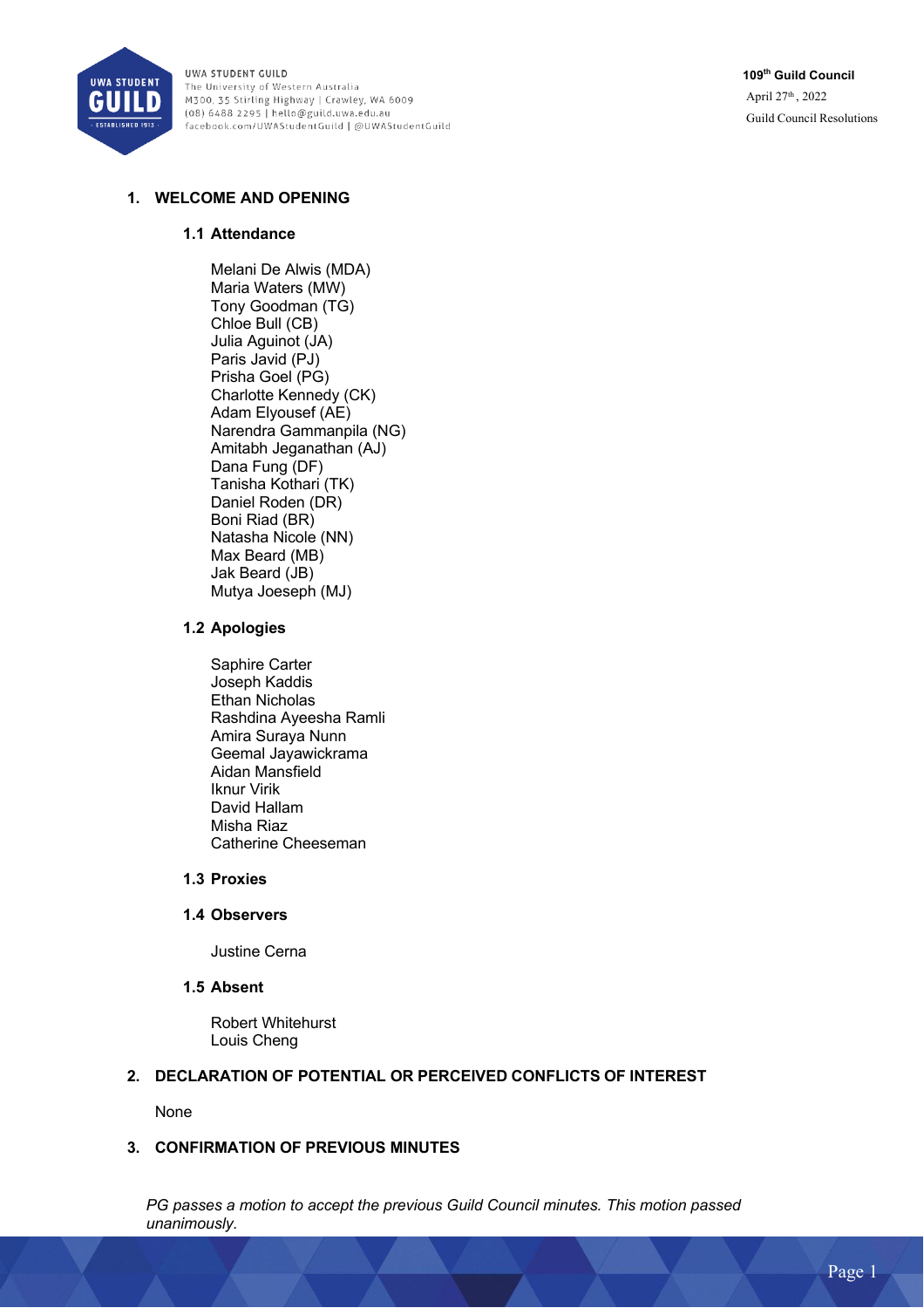

# **4. BUSINESS ARISING FROM PREVIOUS MINUTES**

None

## **5. BUSINESS COMPLETED VIA CIRCULAR**

None

## **6. DIRECTORS REPORTS**

- 6.1 Managing Director
- 6.2 Finance Director
- 6.3 Commercial
- 6.4 Student Services

*TG tabled all other director reports as read.* 

#### **7. QUESTION TIME – Directors Reports**

*PG moved a procedural motion to accept directors' reports. This motion passed unanimously.* 

#### **8. STUDENT REPORTS**

- 8.1 President (As tabled = AT)
- 8.2 Vice President (AT but absent)
- 8.3 General Secretary (AT)
- 8.4 Guild Chair (AT)
- 8.5 Education Council President (AT but absent)
- 8.6 Societies Council President (Not Submitted = NS) Will be submitted after council
- 8.7 Public Affairs Council President (AT)
- 8.8 WASAC Chair (NS)
- 8.9 Women's Officer (AT)
- 8.10 Welfare Officer (AT but absent)
- 8.11 Postgraduates Students' Association President (NS)
	- Isn't finished as of yet and will be submitted after council
- 8.12 International Students' Department President (AT)
- 8.13 Residential Students' Department President (NS)
- 8.14 Environment Officer (NS)
- 8.15 Sports Officer (AT but absent)
- 8.16 Access Department (AT)
- 8.17 Pride Officers (AT)
- 8.18 Ethnocultural Department Officers (AT)
- 8.19 Volunteering Chair (NS)
- 8.20 OGC ( 4 / 13 )
- 8.21 MASA President

### **9. QUESTION TIME – Student Reports**

*PG moved a procedural motion to accept student reports. This motion passed unanimously.* 

## **10. BUSINESS FROM THE EXECUTIVE**

**10.1** Venture Presentation

**6 ELECTIONS**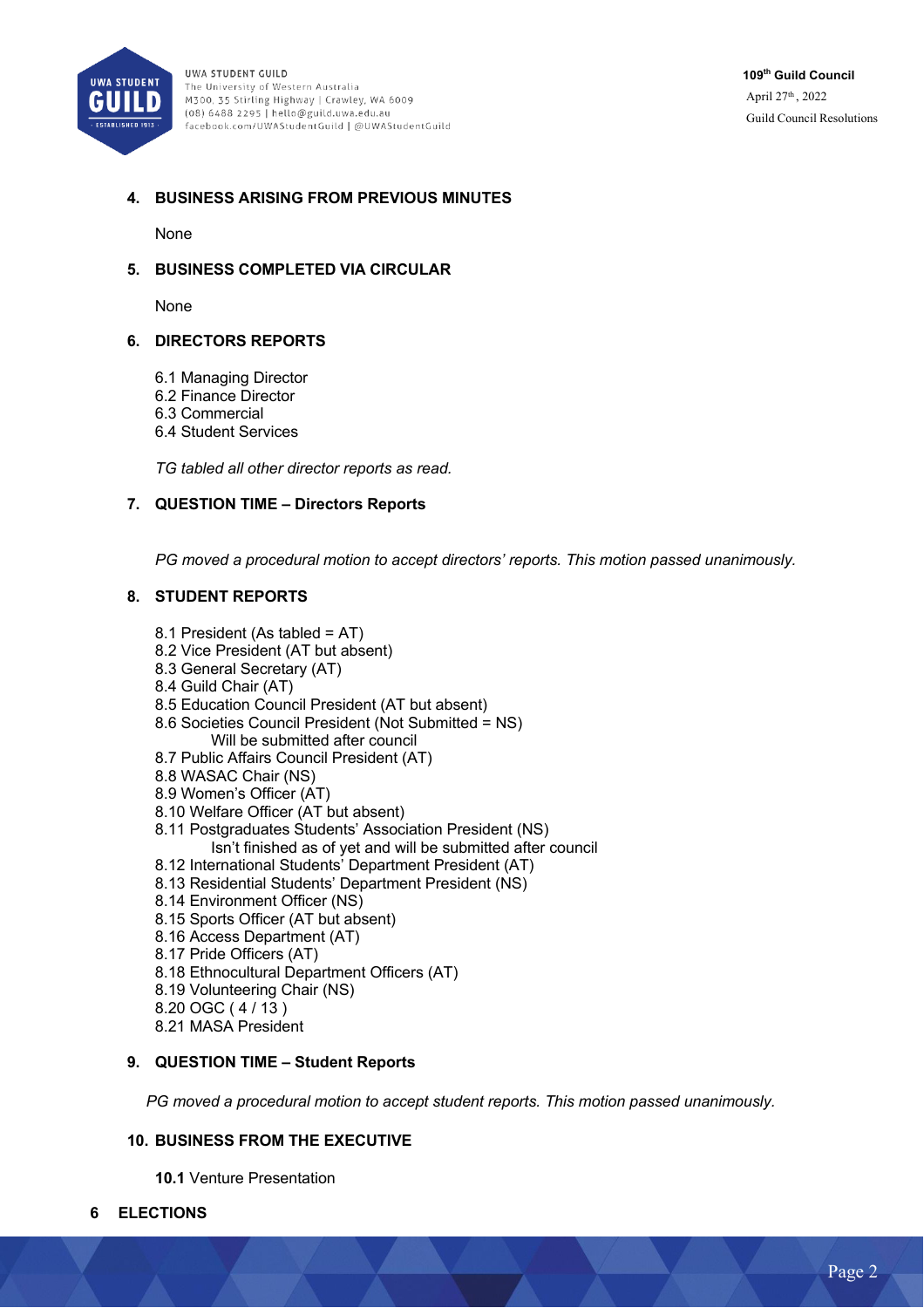

*PG moved a procedural motion to appoint TG as the returning officer. This motion passed unanimously.* 

#### 6.1 Guild Subcommittee Elections:

a) Governance Committee *(three Ordinary non-Councillor members, at least one of whom must be female) – CONTESTED*

Nominees: Sam Curulli, Levon Johnson, Anushka Mukherjee, Kushar

b) Equity & Diversity Committee *(two Ordinary non-Councillor members, at least one of whom must be female) – CONTESTED*

Nominees: Kiarra Hardjani, Akshata Jois, Anushka Mukherjee

c) Student Services Committee *(two Ordinary non-Councillor members, at least one of whom must be female) – CONTESTED*

Nominees: Angelique Natasha Sutanto , Cyrine Almodovar, Kushargra Rathore

d) Welfare & Advocacy Committee *(two Ordinary non-Councillor members, at least one of whom must be female) – CONTESTED*

Nominees: Justin Edom, Krisha Timbadia , Waleed Al Salmi

e) Guild Volunteering *(two Ordinary non-Councillor members, at least one of whom must be female) – UNCONTESTED*

Nominees: Sarah Tan, Jit Singh

f) Election Culture Committee *(three Ordinary non-Councillor members, at least one of whom must be female) – UNCONTESTED*

Nominees: Danish Salleh

g) Corporate Services *(two Ordinary non-Councillor members, at least one of whom must be female) – UNCONTESTED*

Nominees: Bhavya Chhikira

h) Catering & Tavern Committee *(three Ordinary non-Councillor members, at least one of whom must be female) – UNCONTESTED*

#### **7 MOTIONS ON NOTICE (OPERATIONS)**

7.1 The 109<sup>th</sup> Guild Council approves the 2021 Financial Audited Accounts (available to view in the agenda pack)

Moved: Amitabh Jeganathan (AJ) Seconded: Narendra Gammanpila (NG)

*PG conducts a vote on motion 7.1. The motion passed unanimously.* 

7.2 The 109<sup>th</sup> Guild Council approves the date of the 2022 OGM of Tuesday 11<sup>th</sup> October 2022 at 1:00pm.

Moved: Narendra Gammanpila (NG) Seconded: Amitabh Jeganathan (AJ)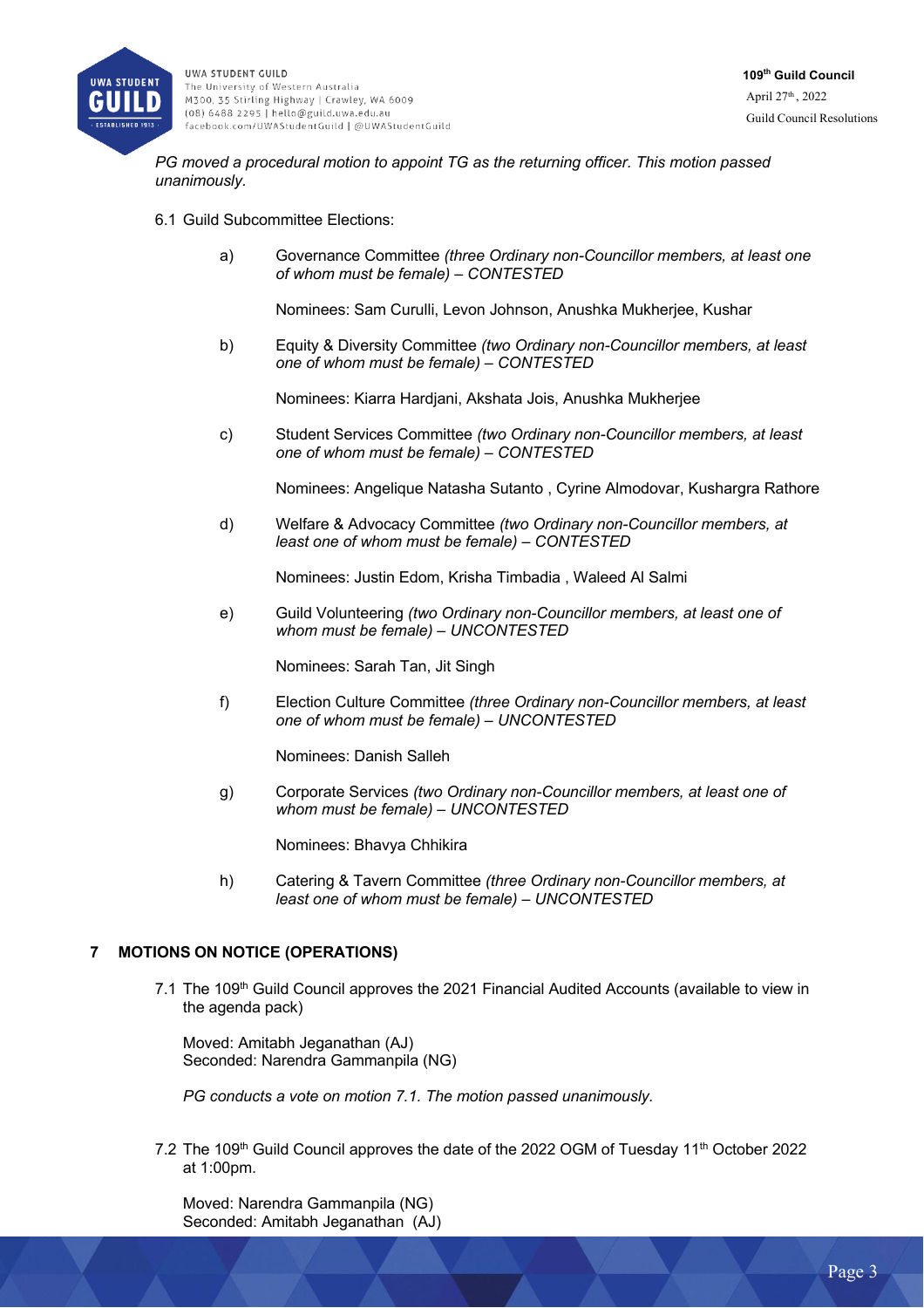

*PG conducts a vote on motion 7.2. The motion passed unanimously.* 

7.3 The 109<sup>th</sup> Guild Council approves the 2022 Election timetable. (available to view in the agenda pack)

Moved: Narendra Gammanpila (NG) Seconded: Amitabh Jeganathan (AJ)

*PG conducts a vote on motion 7.3. The motion passed unanimously.* 

7.4 The 109<sup>th</sup> Guild Council requests the Managing Director write to the WAEC in order to conduct the 2022 Annual General Elections for the UWA Student Guild & NUS.

Moved: Amitabh Jeganathan (AJ) Seconded: Narendra Gammanpila (NG)

*PG conducts a vote on motion 7.4. The motion passed unanimously.* 

## **8 MOTIONS WITHOUT NOTICE (OPERATIONS)**

*PG moves a procedural motion to move the chair to CB. This motion passed unanimously.* 

8.1 The 109th guild council approves the amendments made to the election regulations (available to view in the agenda pack)

Moved: Prisha Goel (PG) Seconded: Amitabh Jeganathan (AJ)

*CB conducts a vote on motion 8.1. The motion passed.* 

*CB moves a procedural motion to move the chair to PG. This motion passed unanimously.* 

8.2 The 109<sup>th</sup> Guild Council appoints Kaelin Abrahams to the position of co-pride officer.

Moved: Paris Javid (PJ) Seconded: Narendra Gammanpila (NG)

*PG conducts a vote on motion 8.2. The motion passed unanimously.* 

8.3 The 109<sup>th</sup> Guild Council approves the new Student Representative Code of Conduct. (available to view in the agenda pack)

Moved: Amitabh Jeganathan (AJ) Seconded: Narendra Gammanpila (NG)

*PG conducts a vote on motion 8.3. The motion passed unanimously.* 

## **9 MOTIONS ON NOTICE (REPRESENTATION)**

9.1 The 109<sup>th</sup> Guild Council:

a) Acknowledges the current political and economic instability in Sri Lanka and recognises the governments corruption and mismanagement as the main